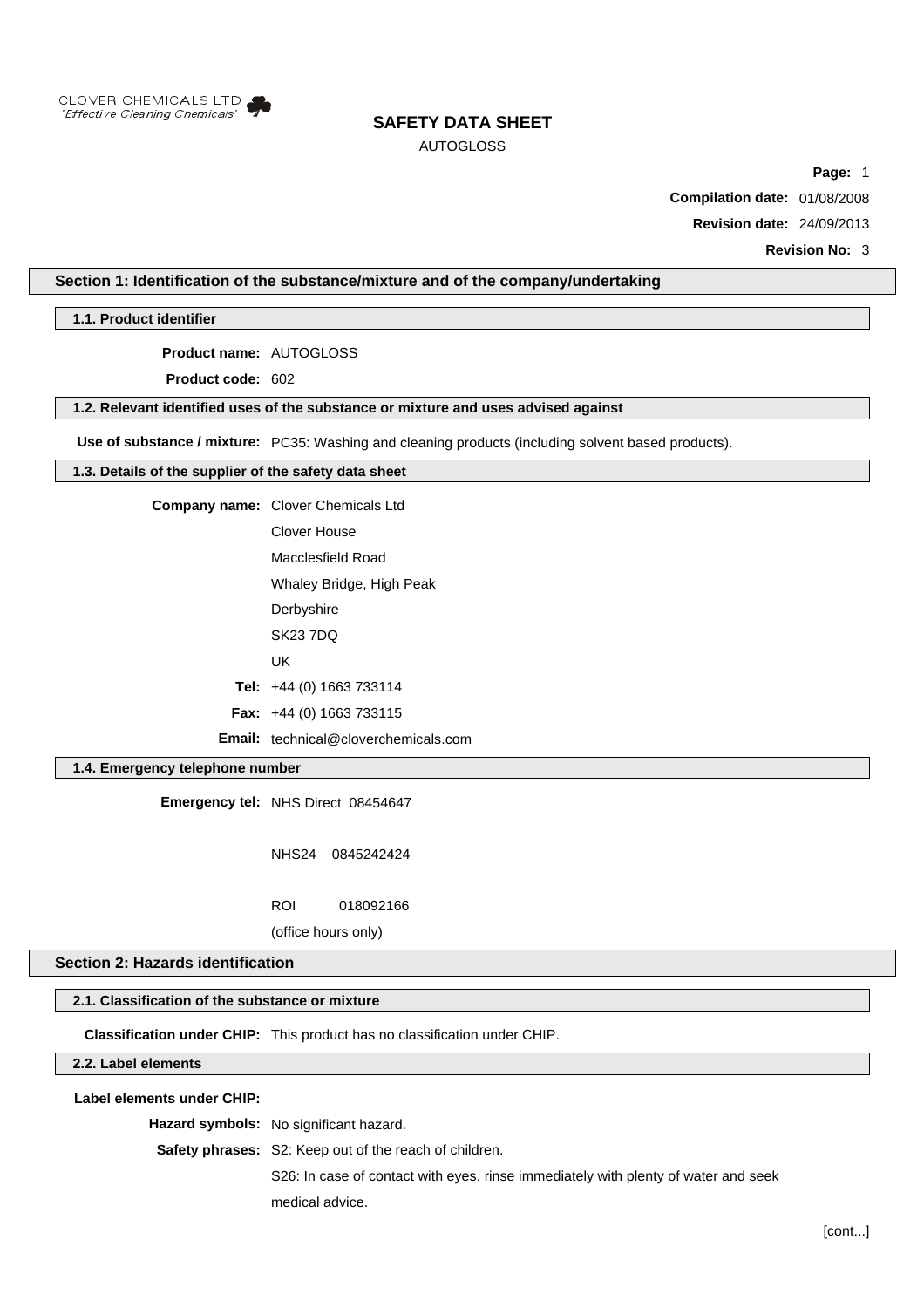# AUTOGLOSS

## **2.3. Other hazards**

#### **PBT:** This product is not identified as a PBT substance.

## **Section 3: Composition/information on ingredients**

# **3.2. Mixtures**

#### **Hazardous ingredients:**

#### ALCOHOL C9-C11 PROPOXYLATED

| <b>EINECS</b>                | CAS        | <b>CHIP Classification</b> | <b>CLP Classification</b> | Percent  |  |
|------------------------------|------------|----------------------------|---------------------------|----------|--|
| <b>POLYMER</b>               | 68920-69-4 |                            |                           | $1 - 5%$ |  |
| C10 - C16 PARETH (2 - 10 EO) |            |                            |                           |          |  |
|                              | -          |                            |                           | $1 - 5%$ |  |

**Section 4: First aid measures**

**4.1. Description of first aid measures**

**Skin contact:** Wash immediately with plenty of soap and water.

**Eye contact:** Bathe the eye with running water for 15 minutes. Consult a doctor.

**Ingestion:** Wash out mouth with water. If conscious, give half a litre of water to drink immediately. Do not induce vomiting. Transfer to hospital as soon as possible.

**Inhalation:** Remove casualty from exposure ensuring one's own safety whilst doing so. Transfer to hospital as soon as possible.

#### **4.2. Most important symptoms and effects, both acute and delayed**

**Skin contact:** There may be mild irritation at the site of contact.

**Eye contact:** There may be irritation and redness.

**Ingestion:** There may be irritation of the throat.

**Inhalation:** There may be irritation of the throat with a feeling of tightness in the chest.

#### **4.3. Indication of any immediate medical attention and special treatment needed**

**Immediate / special treatment:** Not applicable.

#### **Section 5: Fire-fighting measures**

**5.1. Extinguishing media**

**Extinguishing media:** Water.

#### **5.2. Special hazards arising from the substance or mixture**

**Exposure hazards:** In combustion emits toxic fumes of carbon dioxide / carbon monoxide.

#### **5.3. Advice for fire-fighters**

**Advice for fire-fighters:** Wear self-contained breathing apparatus.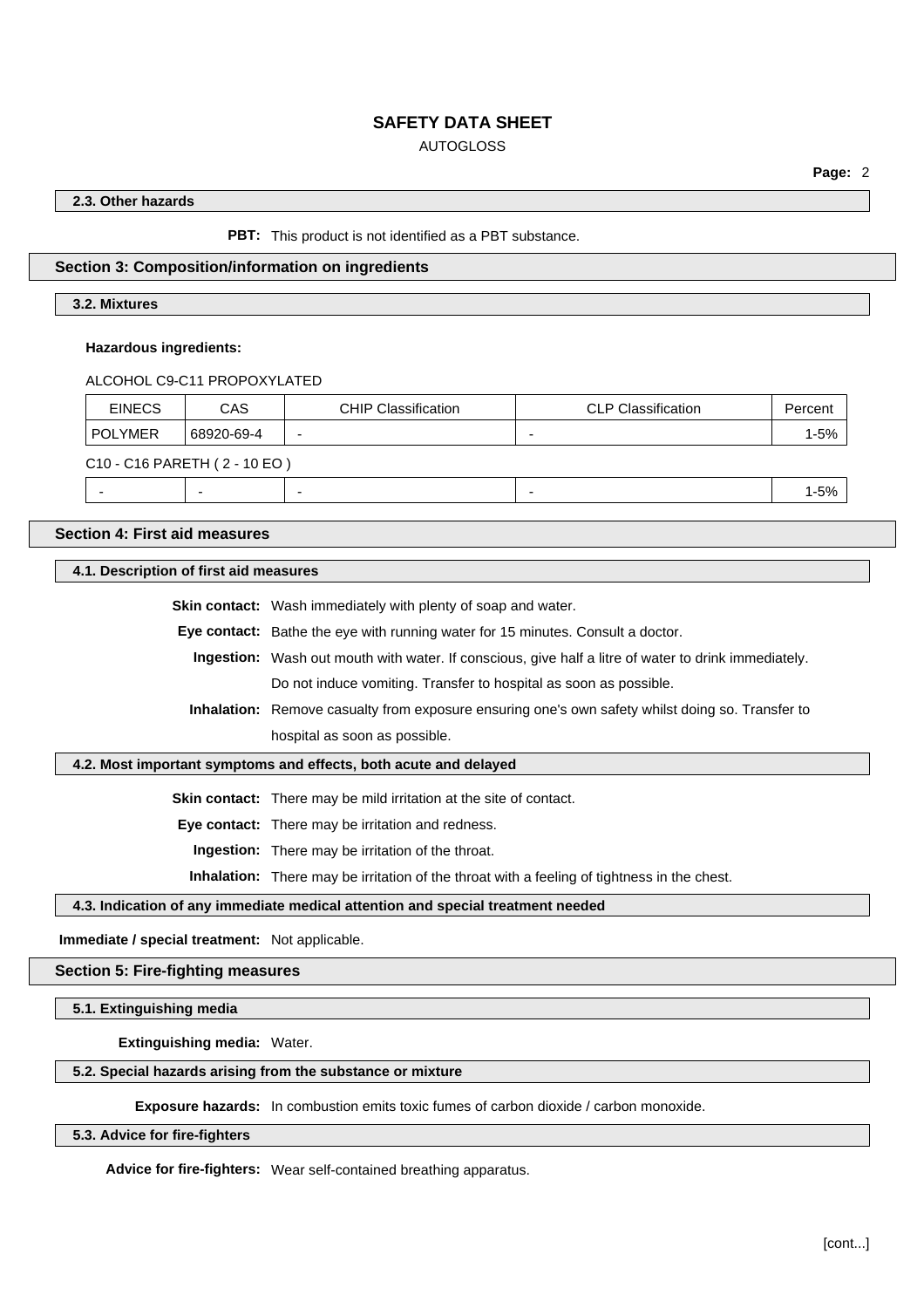# AUTOGLOSS

#### **Section 6: Accidental release measures**

# **6.1. Personal precautions, protective equipment and emergency procedures**

**Personal precautions:** Refer to section 8 of SDS for personal protection details. Turn leaking containers

leak-side up to prevent the escape of liquid.

# **6.2. Environmental precautions**

**Environmental precautions:** Do not discharge into drains or rivers. Contain the spillage using bunding.

# **6.3. Methods and material for containment and cleaning up**

**Clean-up procedures:** Transfer to a suitable container.

#### **6.4. Reference to other sections**

**Reference to other sections:** Refer to section 8 of SDS.

## **Section 7: Handling and storage**

**7.1. Precautions for safe handling**

### **7.2. Conditions for safe storage, including any incompatibilities**

**Storage conditions:** Store in cool, well ventilated area. Keep container tightly closed.

**Suitable packaging:** Stainless steel. Polyethylene.

# **7.3. Specific end use(s)**

**Specific end use(s):** No data available.

#### **Section 8: Exposure controls/personal protection**

**8.1. Control parameters**

**Workplace exposure limits:** No data available.

**8.1. DNEL/PNEC Values**

**DNEL / PNEC** No data available.

**8.2. Exposure controls**

**Respiratory protection:** Respiratory protection not required.

**Eye protection:** Safety glasses. Ensure eye bath is to hand.

#### **Section 9: Physical and chemical properties**

## **9.1. Information on basic physical and chemical properties**

**State:** Liquid

**Colour:** White

**Odour:** Characteristic odour

**Evaporation rate:** Moderate

**Oxidising:** Non-oxidising (by EC criteria)

**Solubility in water:** Insoluble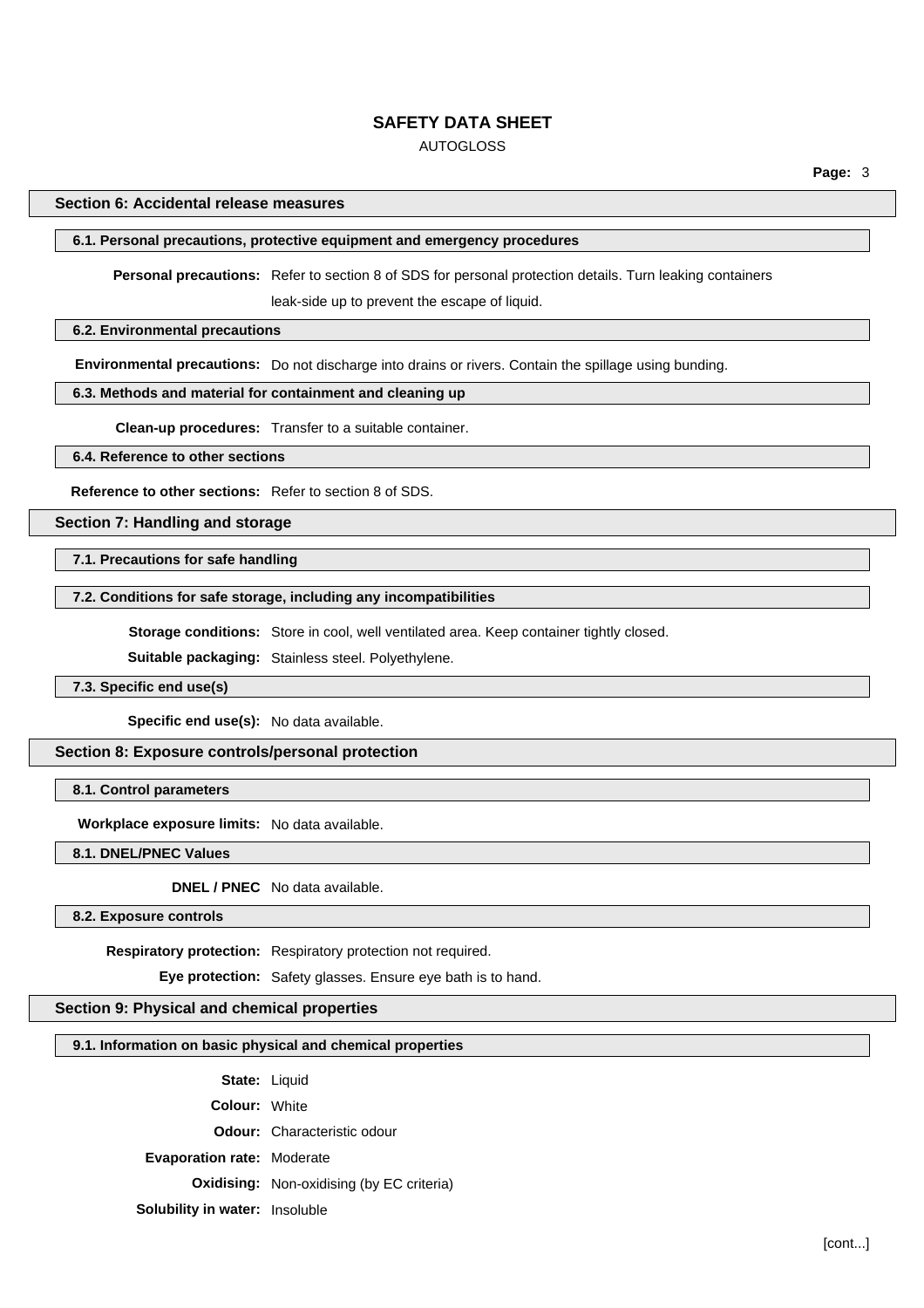# AUTOGLOSS

**Viscosity:** Viscous

**Boiling point/range°C:** 100 **Melting point/range°C:** 0

**Relative density:** 0.98 - 0.99 **pH:** 6 - 9

**VOC g/l:** 0

## **9.2. Other information**

**Other information:** No data available.

#### **Section 10: Stability and reactivity**

**10.1. Reactivity**

**Reactivity:** Stable under recommended transport or storage conditions.

**10.2. Chemical stability**

**Chemical stability:** Stable under normal conditions.

# **10.3. Possibility of hazardous reactions**

**Hazardous reactions:** Hazardous reactions will not occur under normal transport or storage conditions.

**10.4. Conditions to avoid**

#### **10.5. Incompatible materials**

**Materials to avoid:** Strong oxidising agents.

## **10.6. Hazardous decomposition products**

**Haz. decomp. products:** In combustion emits toxic fumes of carbon dioxide / carbon monoxide.

# **Section 11: Toxicological information**

**11.1. Information on toxicological effects**

#### **Hazardous ingredients:**

# **ALCOHOL C9-C11 PROPOXYLATED**

| ЭR<br>-D50 -<br>7 T 1 C<br>7 K .<br>$\sim$ $\sim$<br>$- - -$<br>. |
|-------------------------------------------------------------------|
|-------------------------------------------------------------------|

**Toxicity values:** No data available.

**Symptoms / routes of exposure**

**Skin contact:** There may be mild irritation at the site of contact.

**Eye contact:** There may be irritation and redness.

**Ingestion:** There may be irritation of the throat.

**Inhalation:** There may be irritation of the throat with a feeling of tightness in the chest.

# **Section 12: Ecological information**

## **12.1. Toxicity**

**Ecotoxicity values:** No data available.

**Page:** 4